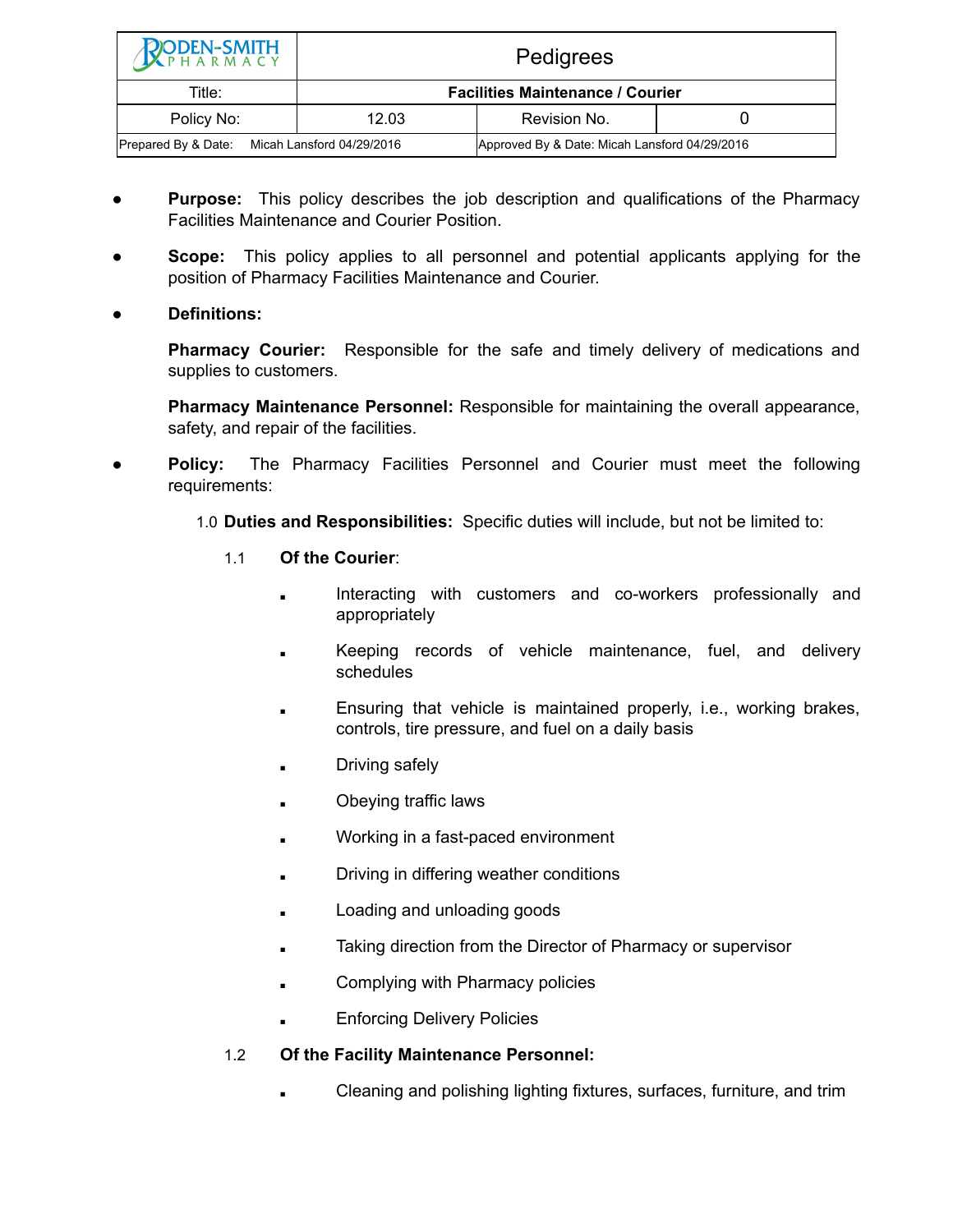| <b>PODEN-SMITH</b>                            | <b>Pedigrees</b>                        |                                               |  |
|-----------------------------------------------|-----------------------------------------|-----------------------------------------------|--|
| Title:                                        | <b>Facilities Maintenance / Courier</b> |                                               |  |
| Policy No:                                    | 12.03                                   | Revision No.                                  |  |
| Prepared By & Date: Micah Lansford 04/29/2016 |                                         | Approved By & Date: Micah Lansford 04/29/2016 |  |

- Cleaning building floors by sweeping, mopping, scrubbing, or vacuuming, as appropriate
- Servicing, stocking, and cleaning restrooms
- Following appropriate Pharmacy procedures for the use and storage of cleaning chemicals and power equipment
- Gathering, emptying, and removing trash to the designated collection site
- Recycling trash as required by state or local law
- Moving furniture, supplies, and equipment as needed
- Notifying the Pharmacy owner of necessary repairs or potentially hazardous situations
- Requisitioning necessary cleaning products and supplies
- Cleaning windows, glass partitions, and mirrors
- Dusting furniture, machines, and equipment
- Assisting with sterilization procedures as requested
- Removing snow and maintaining sidewalks
- Maintaining the landscaping and outward appearance of store
- Assisting with the placement of advertising, displays, and decorations
- **Replacing light bulbs**
- Performing minor repairs

## 2.0 **Skills and Specifications of a Courier:**

- Organizational and time management skills
- Ability to work in a fast-paced environment
- Excellent customer service skills
- **•** Punctuality
- Excellent driving and parking skills